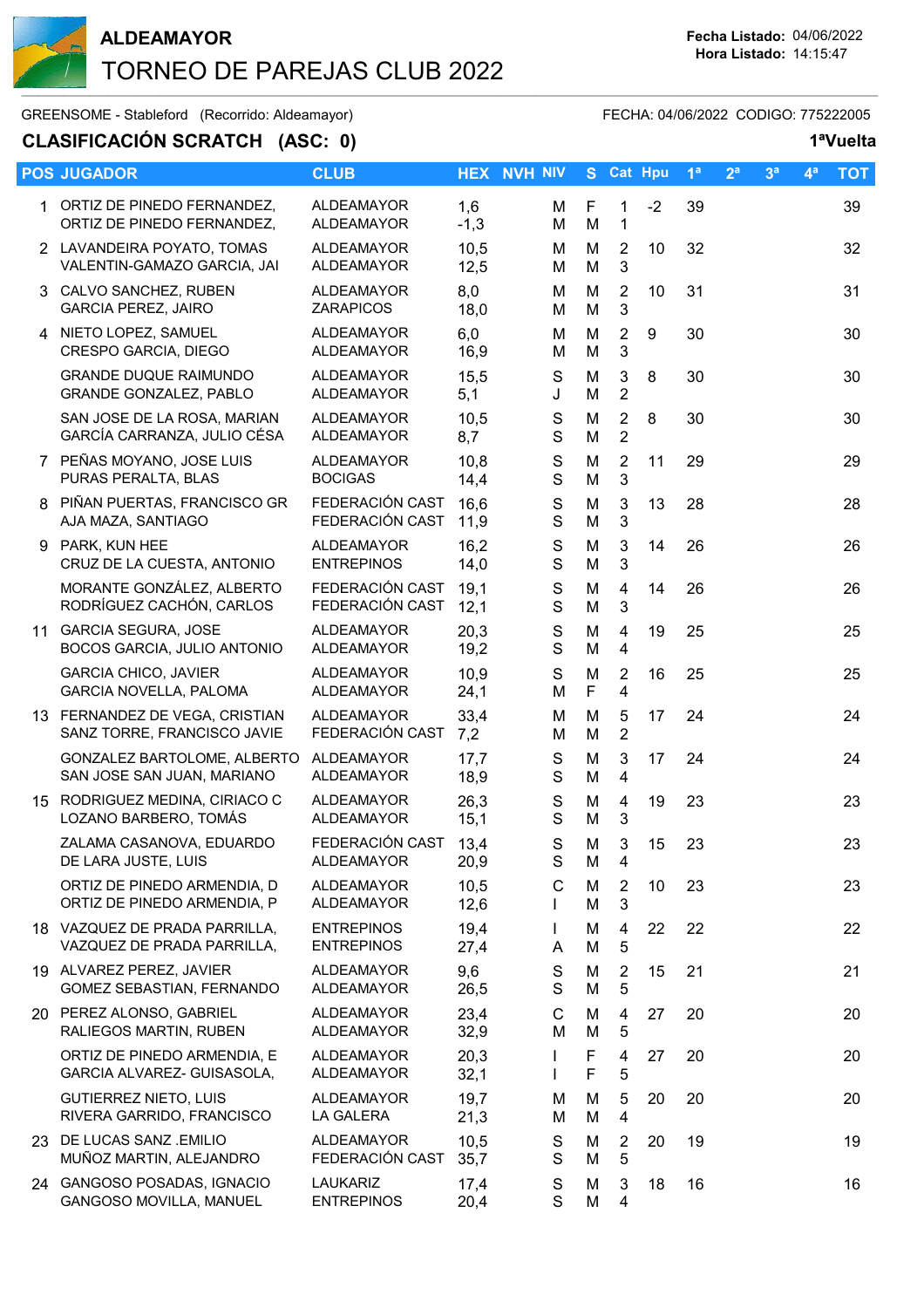

GREENSOME - Stableford (Recorrido: Aldeamayor) FECHA: 04/06/2022 CODIGO: 775222005

### **CLASIFICACIÓN SCRATCH (ASC: 0) 1ªVuelta**

|    | <b>POS JUGADOR</b>                                             | <b>CLUB</b>                            | <b>HEX</b>   | <b>NVH NIV</b> |        | S.     |        | <b>Cat Hpu</b> | 1 <sup>a</sup> | 2 <sup>a</sup> | 3 <sup>a</sup> | 4 <sup>a</sup> | <b>TOT</b>        |
|----|----------------------------------------------------------------|----------------------------------------|--------------|----------------|--------|--------|--------|----------------|----------------|----------------|----------------|----------------|-------------------|
| 25 | <b>GARCIA NOVELLA, MARIA</b><br>DE MIGUEL CUERVO, JORGE        | <b>ALDEAMAYOR</b><br><b>GRIJOTA</b>    | 16,8<br>36,0 |                | м<br>м | F<br>м | 3<br>5 | 26             | 15             |                |                |                | 15                |
| 26 | MARTINEZ SANZ, ENRIQUE<br>MARTINEZ ANDERSON, NICOLAS           | <b>ENTREPINOS</b><br><b>LA GALERA</b>  | 28,8<br>28,1 |                | м      | м<br>М | 5<br>5 | 28             | 12             |                |                |                | $12 \overline{ }$ |
|    | MORILLO MUNICIO, ROBERTO<br><b>GALLEGO JAIME, FERNANDO</b>     | <b>ALDEAMAYOR</b><br><b>ALDEAMAYOR</b> | 19,6<br>18,9 |                | J<br>S | М<br>М | 4<br>4 | 18             | 12             |                |                |                | $12 \overline{ }$ |
| 28 | CONDE ROBLEDO, ADRIAN<br>CONDE PELAZ, OSCAR                    | <b>ALDEAMAYOR</b><br><b>ALDEAMAYOR</b> | 31,0<br>36,0 |                | С<br>S | м<br>м | 5<br>5 | 33             | 11             |                |                |                | 11                |
| 29 | PEREZ SANDOVAL, MARIANO<br>ARRANZ ESTEBAN, PILAR               | FEDERACIÓN CAST<br>FEDERACIÓN CAST     | 19,6<br>29,8 |                | S<br>S | м<br>F | 4<br>5 | 24             | 9              |                |                |                | 9                 |
| 30 | CONDE ROBLEDO, PAULA<br>ROBLEDO PONCELA, OLGA                  | <b>ALDEAMAYOR</b><br><b>ALDEAMAYOR</b> | 39,7<br>36,0 |                | м      | F<br>F | 6<br>5 | 41             | 4              |                |                |                | 4                 |
| 31 | ANDION OGANDO, RAMON<br>ROJO RELLO, LUIS CARLOS                | <b>ENTREPINOS</b><br><b>ALDEAMAYOR</b> | 29,3<br>35,5 |                | м<br>м | м<br>м | 5<br>5 | 32             |                |                |                |                | Ret               |
|    | <b>MOLINA GARCIA, ANTONIO</b><br><b>VENTOSA GOENAGA, ELENA</b> | <b>ALDEAMAYOR</b><br><b>ALDEAMAYOR</b> | 28,0<br>36,0 |                | M<br>М | M<br>F | 5<br>5 | 32             |                |                |                |                | Ret               |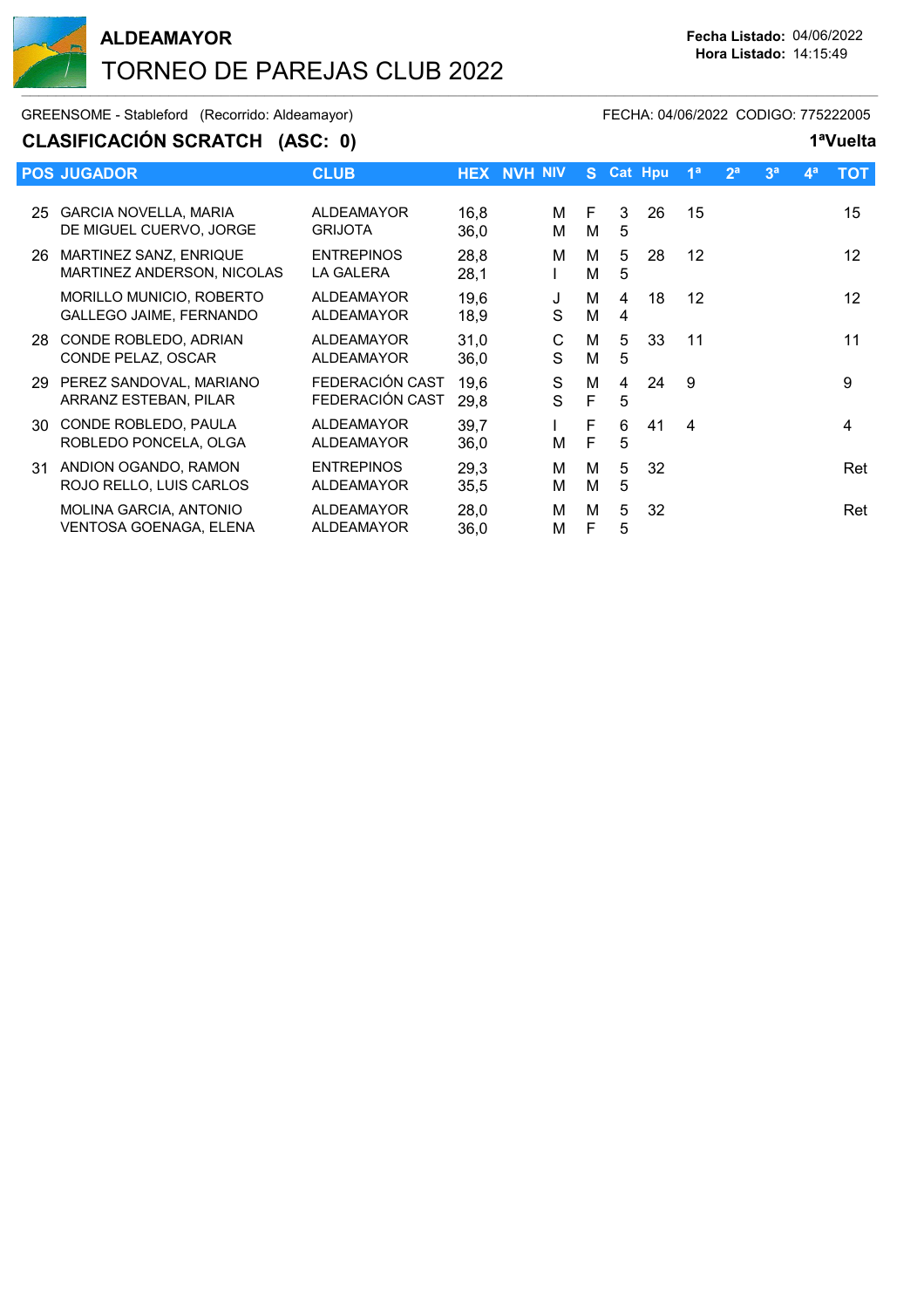

GREENSOME - Stableford (Recorrido: Aldeamayor) FECHA: 04/06/2022 CODIGO: 775222005

## **PRIMERA CATEGORÍA HÁNDICAP (ASC: 0) 1ªVuelta**

|    | <b>POS JUGADOR</b>                                            | <b>CLUB</b>                            |               | <b>HEX NVH NIV</b> | S.     |                                  | <b>Cat Hpu</b> | 1 <sup>a</sup> | 2 <sup>a</sup> | 3 <sup>a</sup> | $\mathbf{4}^{\mathsf{a}}$ | тот |
|----|---------------------------------------------------------------|----------------------------------------|---------------|--------------------|--------|----------------------------------|----------------|----------------|----------------|----------------|---------------------------|-----|
|    | LAVANDEIRA POYATO, TOMAS<br>VALENTIN-GAMAZO GARCIA, JAI       | <b>ALDEAMAYOR</b><br><b>ALDEAMAYOR</b> | 10,5<br>12,5  | м<br>м             | М<br>м | 2<br>3                           | 10             | 42             |                |                |                           | 42  |
|    | 2 CALVO SANCHEZ, RUBEN<br><b>GARCIA PEREZ, JAIRO</b>          | <b>ALDEAMAYOR</b><br><b>ZARAPICOS</b>  | 8,0<br>18,0   | м<br>М             | M<br>М | 2<br>3                           | 10             | 41             |                |                |                           | 41  |
|    | 3 PEÑAS MOYANO, JOSE LUIS<br>PURAS PERALTA, BLAS              | <b>ALDEAMAYOR</b><br><b>BOCIGAS</b>    | 10,8<br>14,4  | S<br>S             | м<br>м | 2<br>3                           | 11             | 40             |                |                |                           | 40  |
| 4  | NIETO LOPEZ, SAMUEL<br>CRESPO GARCIA, DIEGO                   | ALDEAMAYOR<br><b>ALDEAMAYOR</b>        | 6,0<br>16,9   | М<br>м             | М<br>M | $\overline{2}$<br>3              | 9              | 38             |                |                |                           | 38  |
| .5 | ORTIZ DE PINEDO FERNANDEZ,<br>ORTIZ DE PINEDO FERNANDEZ,      | <b>ALDEAMAYOR</b><br>ALDEAMAYOR        | 1,6<br>$-1,3$ | м<br>М             | F<br>М |                                  | $-2$           | 37             |                |                |                           | 37  |
|    | SAN JOSE DE LA ROSA, MARIAN<br>GARCÍA CARRANZA, JULIO CÉSA    | ALDEAMAYOR<br><b>ALDEAMAYOR</b>        | 10,5<br>8,7   | S<br>S             | М<br>M | $\overline{2}$<br>$\overline{2}$ | 8              | 37             |                |                |                           | 37  |
|    | <b>GRANDE DUQUE RAIMUNDO</b><br><b>GRANDE GONZALEZ, PABLO</b> | <b>ALDEAMAYOR</b><br><b>ALDEAMAYOR</b> | 15,5<br>5,1   | S                  | M<br>M | 3<br>2                           | 8              | 37             |                |                |                           | 37  |
| 8  | ORTIZ DE PINEDO ARMENDIA, D<br>ORTIZ DE PINEDO ARMENDIA, P    | <b>ALDEAMAYOR</b><br><b>ALDEAMAYOR</b> | 10,5<br>12,6  | С                  | М<br>М | 2<br>3                           | 10             | 33             |                |                |                           | 33  |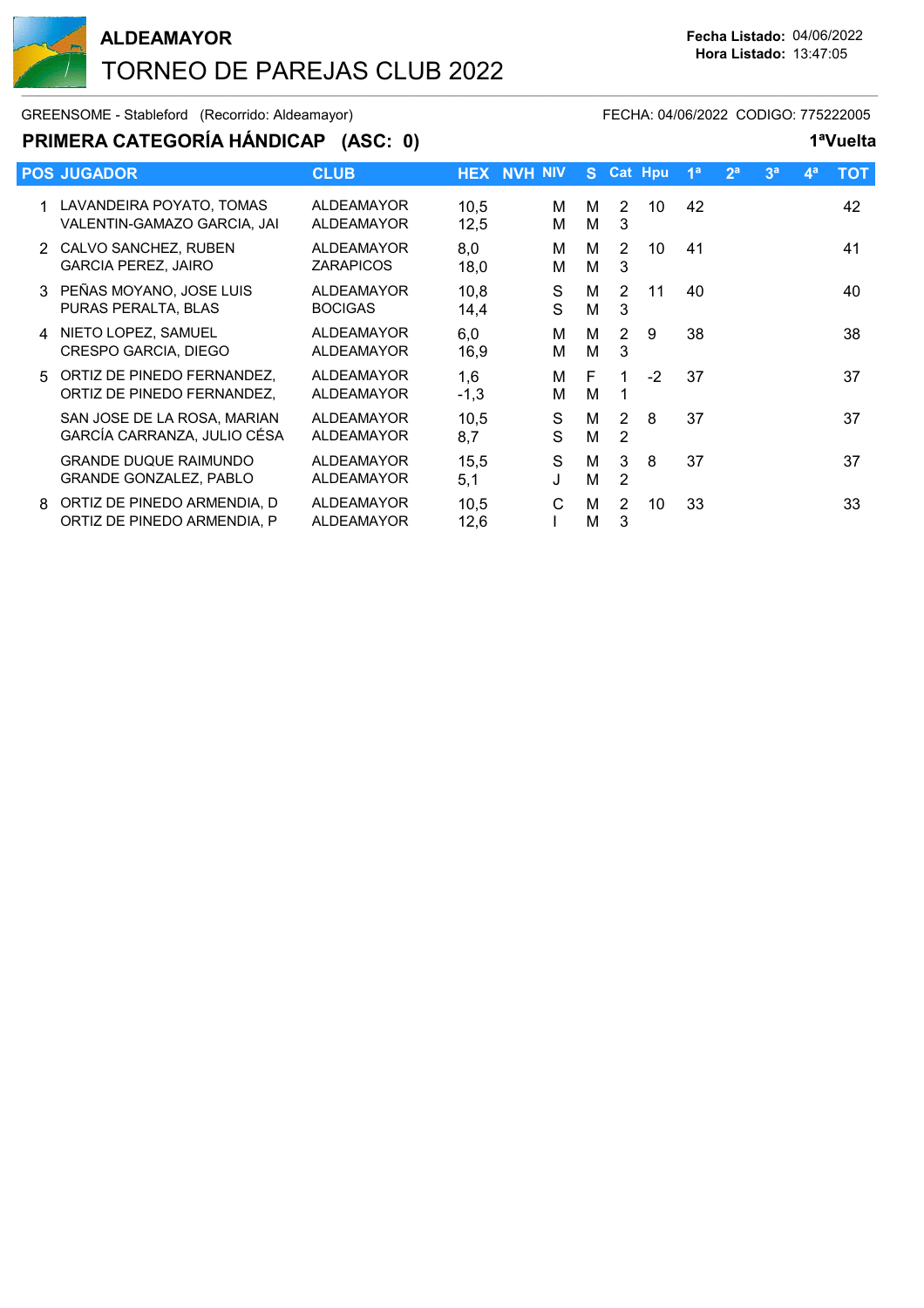

#### GREENSOME - Stableford (Recorrido: Aldeamayor) FECHA: 04/06/2022 CODIGO: 775222005

### **SEGUNDA CATEGORÍA HÁNDICAP (ASC: 0) 1ªVuelta**

|             | <b>POS JUGADOR</b>                                           | <b>CLUB</b>                            |              | <b>HEX NVH NIV</b> | S.     |                     | <b>Cat Hpu</b> | 1 <sup>a</sup> | 2 <sup>a</sup> | 3 <sup>a</sup> | $\mathbf{4}^{\mathsf{a}}$ | тот |
|-------------|--------------------------------------------------------------|----------------------------------------|--------------|--------------------|--------|---------------------|----------------|----------------|----------------|----------------|---------------------------|-----|
|             | PIÑAN PUERTAS, FRANCISCO GR<br>AJA MAZA, SANTIAGO            | FEDERACIÓN CAST<br>FEDERACIÓN CAST     | 16,6<br>11,9 | S<br>S             | м<br>М | 3<br>3              | 13             | 41             |                |                |                           | 41  |
|             | <b>GARCIA CHICO, JAVIER</b><br><b>GARCIA NOVELLA, PALOMA</b> | <b>ALDEAMAYOR</b><br><b>ALDEAMAYOR</b> | 10,9<br>24,1 | S<br>М             | M<br>F | 2<br>4              | 16             | 41             |                |                |                           | 41  |
|             | GONZALEZ BARTOLOME, ALBERTO<br>SAN JOSE SAN JUAN, MARIANO    | ALDEAMAYOR<br><b>ALDEAMAYOR</b>        | 17,7<br>18,9 | S<br>S             | м<br>M | 3<br>4              | 17             | 41             |                |                |                           | 41  |
| 4           | PARK, KUN HEE<br>CRUZ DE LA CUESTA, ANTONIO                  | ALDEAMAYOR<br><b>ENTREPINOS</b>        | 16,2<br>14,0 | S<br>S             | м<br>м | 3<br>3              | 14             | 40             |                |                |                           | 40  |
| $5^{\circ}$ | MORANTE GONZÁLEZ, ALBERTO<br>RODRÍGUEZ CACHÓN, CARLOS        | FEDERACIÓN CAST<br>FEDERACIÓN CAST     | 19,1<br>12,1 | S<br>S             | M<br>M | 4<br>3              | 14             | 38             |                |                |                           | 38  |
|             | ZALAMA CASANOVA, EDUARDO<br>DE LARA JUSTE, LUIS              | FEDERACIÓN CAST<br><b>ALDEAMAYOR</b>   | 13,4<br>20,9 | S<br>S             | м<br>М | 3<br>4              | 15             | 38             |                |                |                           | 38  |
|             | ALVAREZ PEREZ, JAVIER<br><b>GOMEZ SEBASTIAN, FERNANDO</b>    | <b>ALDEAMAYOR</b><br><b>ALDEAMAYOR</b> | 9,6<br>26,5  | S<br>S             | M<br>М | $\overline{2}$<br>5 | 15             | 36             |                |                |                           | 36  |
| 8           | GANGOSO POSADAS, IGNACIO<br><b>GANGOSO MOVILLA, MANUEL</b>   | <b>LAUKARIZ</b><br><b>ENTREPINOS</b>   | 17,4<br>20,4 | S<br>S             | М<br>M | 3<br>4              | 18             | 32             |                |                |                           | 32  |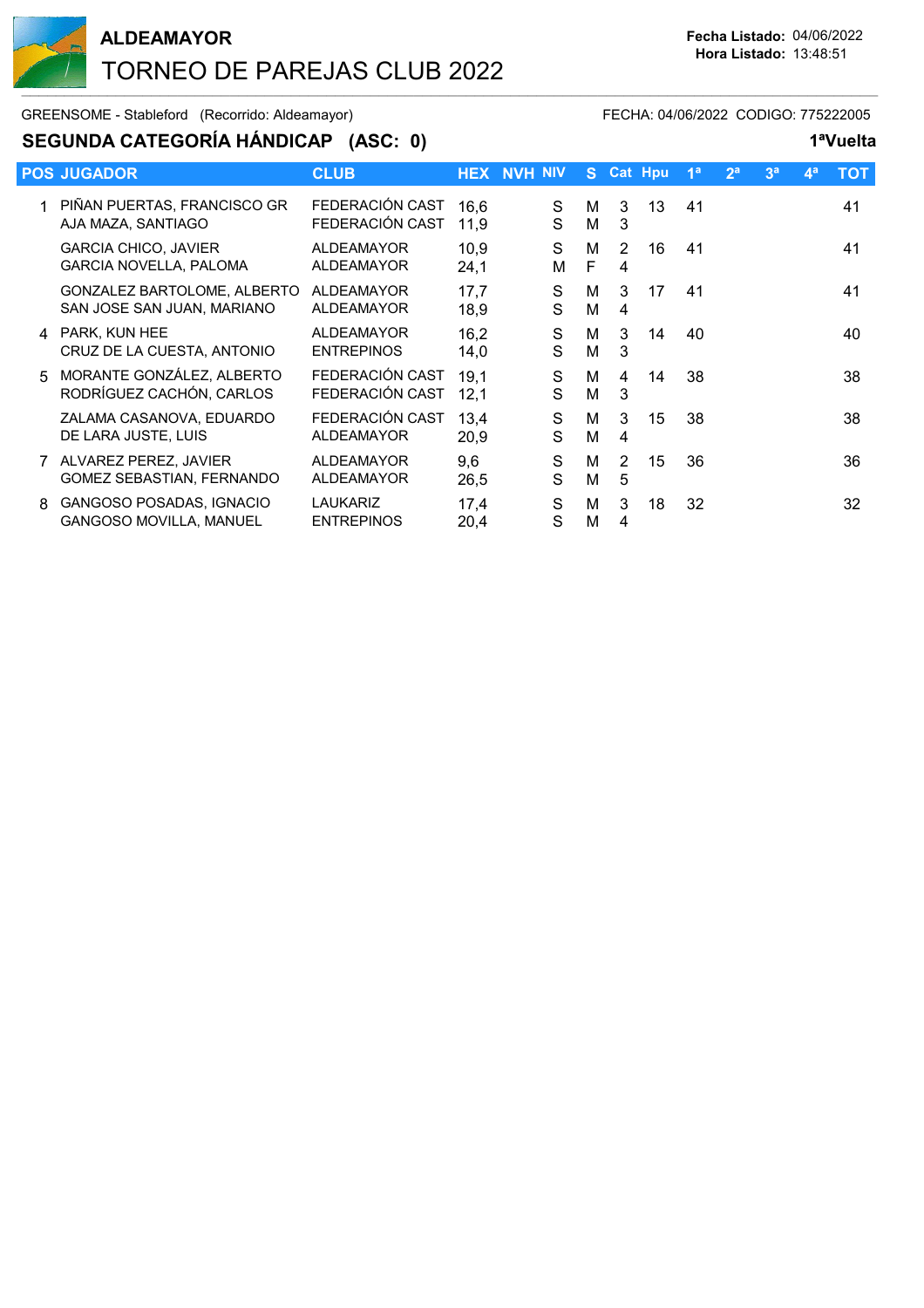

GREENSOME - Stableford (Recorrido: Aldeamayor) FECHA: 04/06/2022 CODIGO: 775222005

## **TERCERA CATEGORÍA HÁNDICAP (ASC: 0) 1ªVuelta**

|       | --------------------                                         |                                        |              |                |        |                     |                |                |                |                |                           |     |
|-------|--------------------------------------------------------------|----------------------------------------|--------------|----------------|--------|---------------------|----------------|----------------|----------------|----------------|---------------------------|-----|
|       | <b>POS JUGADOR</b>                                           | <b>CLUB</b>                            | <b>HEX</b>   | <b>NVH NIV</b> | S.     |                     | <b>Cat Hpu</b> | 1 <sup>a</sup> | 2 <sup>a</sup> | 3 <sup>a</sup> | $\mathbf{4}^{\mathsf{a}}$ | тот |
|       | VAZQUEZ DE PRADA PARRILLA.<br>VAZQUEZ DE PRADA PARRILLA.     | <b>ENTREPINOS</b><br><b>ENTREPINOS</b> | 19,4<br>27,4 | A              | м<br>М | 4<br>5              | 22             | 44             |                |                |                           | 44  |
| 2.    | <b>GARCIA SEGURA, JOSE</b><br>BOCOS GARCIA, JULIO ANTONIO    | <b>ALDEAMAYOR</b><br><b>ALDEAMAYOR</b> | 20,3<br>19,2 | S<br>S         | м<br>M | 4<br>4              | 19             | 43             |                |                |                           | 43  |
| 3     | RODRIGUEZ MEDINA, CIRIACO C<br>LOZANO BARBERO, TOMÁS         | <b>ALDEAMAYOR</b><br><b>ALDEAMAYOR</b> | 26,3<br>15,1 | S<br>S         | м<br>М | 4<br>3              | 19             | 40             |                |                |                           | 40  |
|       | 4 FERNANDEZ DE VEGA, CRISTIAN<br>SANZ TORRE, FRANCISCO JAVIE | <b>ALDEAMAYOR</b><br>FEDERACIÓN CAST   | 33,4<br>7,2  | M<br>м         | м<br>M | 5<br>2              | 17             | 39             |                |                |                           | 39  |
| $5 -$ | <b>GUTIERREZ NIETO, LUIS</b><br>RIVERA GARRIDO, FRANCISCO    | <b>ALDEAMAYOR</b><br><b>LA GALERA</b>  | 19,7<br>21,3 | M<br>м         | м<br>М | 5<br>4              | 20             | 38             |                |                |                           | 38  |
| 6     | DE LUCAS SANZ .EMILIO<br>MUÑOZ MARTIN, ALEJANDRO             | ALDEAMAYOR<br>FEDERACIÓN CAST          | 10,5<br>35,7 | S<br>S         | м<br>М | $\overline{2}$<br>5 | 20             | 37             |                |                |                           | 37  |
|       | PEREZ SANDOVAL, MARIANO<br>ARRANZ ESTEBAN, PILAR             | FEDERACIÓN CAST<br>FEDERACIÓN CAST     | 19,6<br>29,8 | S<br>S         | M<br>F | 4<br>5              | 24             | 31             |                |                |                           | 31  |
| 8     | MORILLO MUNICIO, ROBERTO<br>GALLEGO JAIME, FERNANDO          | <b>ALDEAMAYOR</b><br><b>ALDEAMAYOR</b> | 19,6<br>18,9 | J<br>S         | М<br>М | 4<br>4              | 18             | 24             |                |                |                           | 24  |